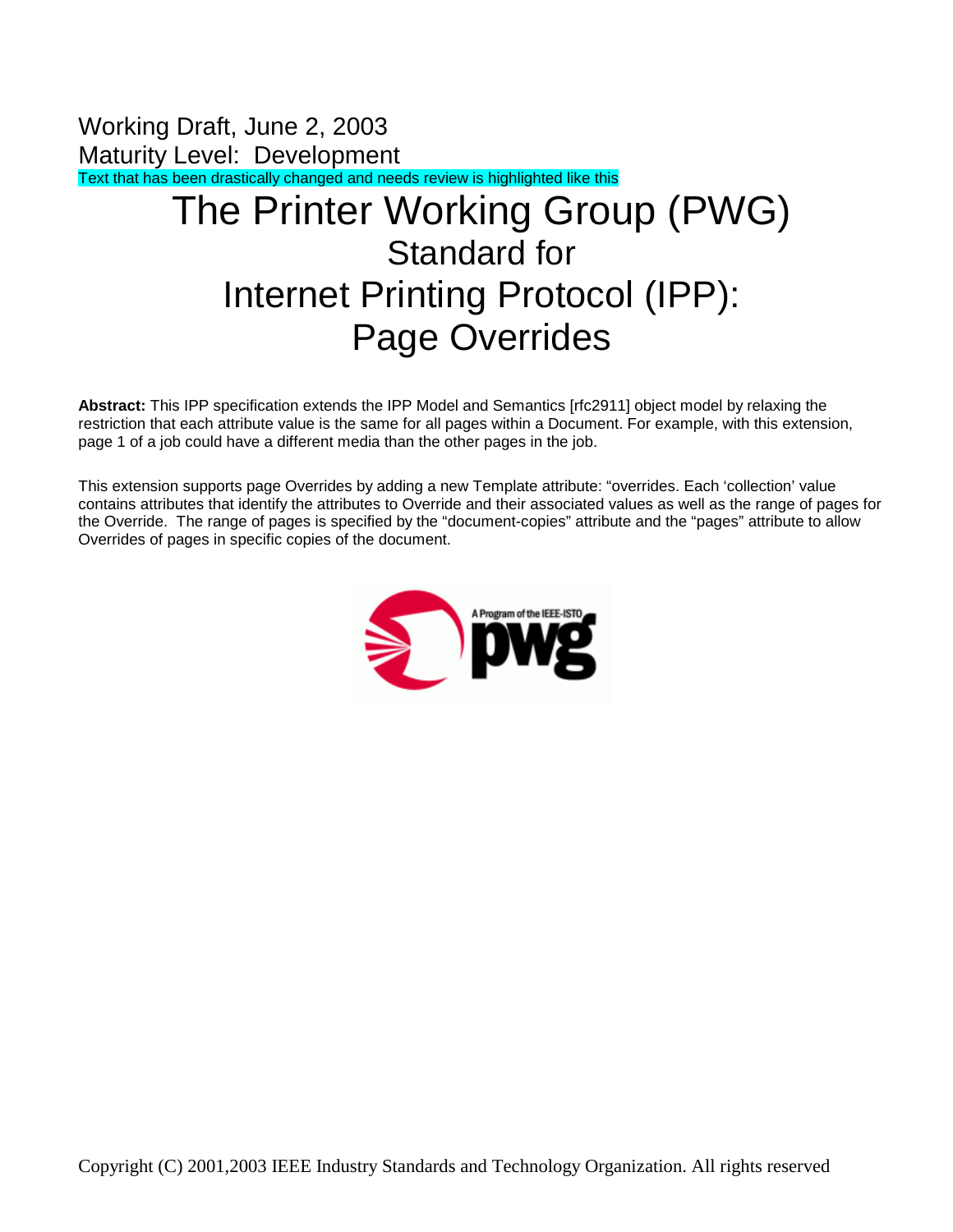### Working Draft, June 2, 2003 Maturity Level: Development

# The Printer Working Group (PWG) Standard for Internet Printing Protocol (IPP): Page Overrides

This version of the PWG Proposed Standard is available electronically at:

ftp://www.pwg.org/pub/pwg/ipp/new\_EXC//wd-ippOverride10-20030527.pdf, .doc

This document is a Working Draft for an IEEE-ISTO PWG Candidate Standard. For a definition of a "PWG Candidate Standard" and its transition to a "PWG Standard", see: ftp://ftp.pwg.org/pub/pwg/general/pwg-process.pdf. After approval by the PWG (by a Last Call) to transition a PWG Working Draft to a PWG Candidate Standard, the resulting PWG Candidate Standard will be available electronically at: ftp://ftp.pwg.org/pub/pwg/cs/. After approval by the PWG (by a Last Call) to transition a PWG Candidate Standard to a PWG Standard, the resulting PWG Standard will be available electronically at:  $f<sub>tp</sub>$ ://ftp.pwg.org/pub/pwg/standards/.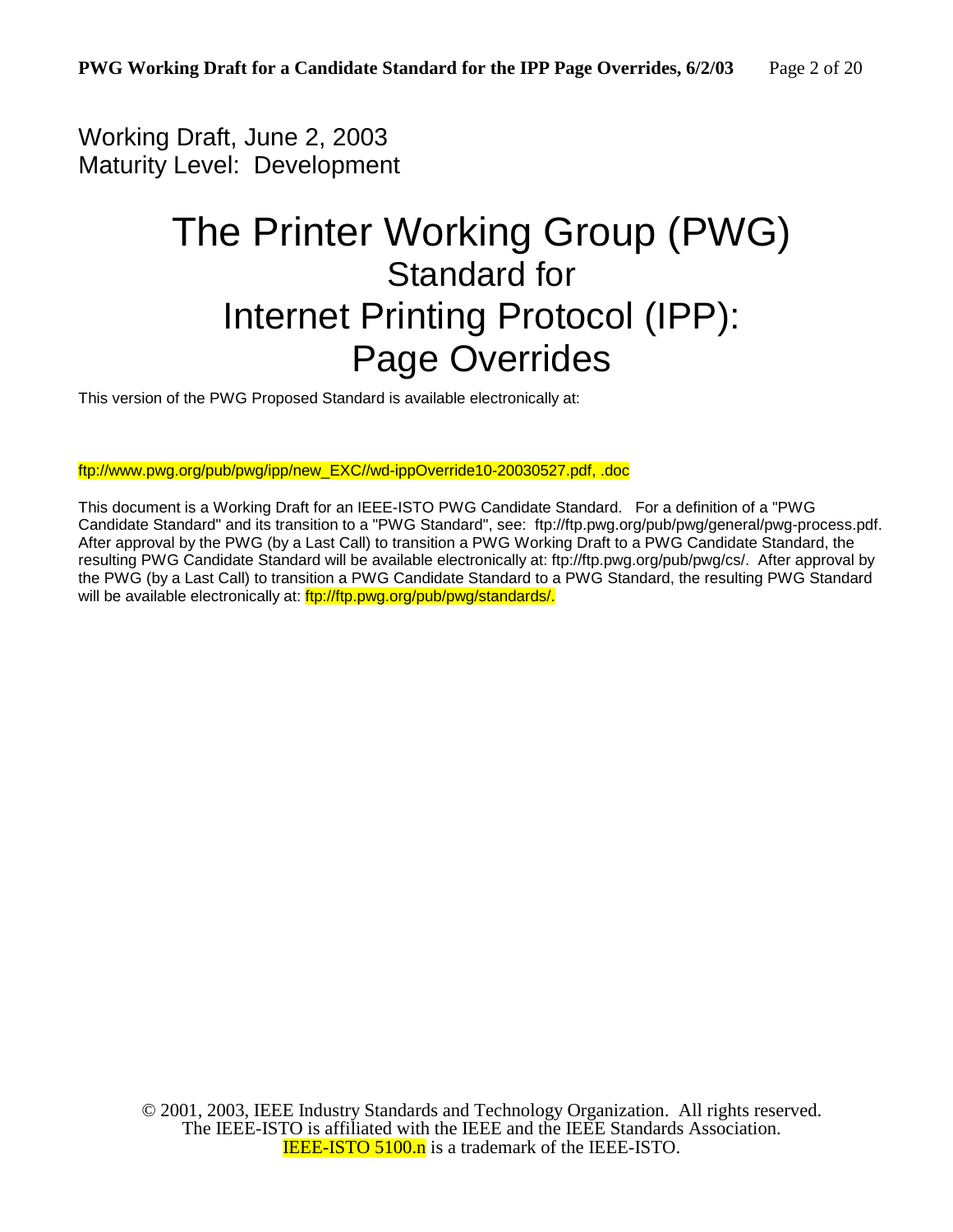#### **Copyright (C) 2003, IEEE ISTO. All rights reserved.**

This document may be copied and furnished to others, and derivative works that comment on, or otherwise explain it or assist in its implementation may be prepared, copied, published and distributed, in whole or in part, without restriction of any kind, provided that the above copyright notice, this paragraph and the title of the Document as referenced below are included on all such copies and derivative works. However, this document itself may not be modified in any way, such as by removing the copyright notice or references to the IEEE-ISTO and the Printer Working Group, a program of the IEEE-ISTO.

Title: The Printer Working Group Standard for the Internet Printing Protocol (IPP): Page Overrides

The IEEE-ISTO and the Printer Working Group DISCLAIM ANY AND ALL WARRANTIES, WHETHER EXPRESS OR IMPLIED INCLUDING (WITHOUT LIMITATION) ANY IMPLIED WARRANTIES OF MERCHANTABILITY OR FITNESS FOR A PARTICULAR PURPOSE.

The Printer Working Group, a program of the IEEE-ISTO, reserves the right to make changes to the document without further notice. The document may be updated, replaced or made obsolete by other documents at any time.

The IEEE-ISTO takes no position regarding the validity or scope of any intellectual property or other rights that might be claimed to pertain to the implementation or use of the technology described in this document or the extent to which any license under such rights might or might not be available; neither does it represent that it has made any effort to identify any such rights.

The IEEE-ISTO invites any interested party to bring to its attention any copyrights, patents, or patent applications, or other proprietary rights which may cover technology that may be required to implement the contents of this document. The IEEE-ISTO and its programs shall not be responsible for identifying patents for which a license may be required by a document and/or IEEE-ISTO Industry Group Standard or for conducting inquiries into the legal validity or scope of those patents that are brought to its attention. Inquiries may be submitted to the IEEE-ISTO by e-mail at:

ieee-isto@ieee.org.

The Printer Working Group acknowledges that the IEEE-ISTO (acting itself or through its designees) is, and shall at all times, be the sole entity that may authorize the use of certification marks, trademarks, or other special designations to indicate compliance with these materials.

Use of this document is wholly voluntary. The existence of this document does not imply that there are no other ways to produce, test, measure, purchase, market, or provide other goods and services related to its scope.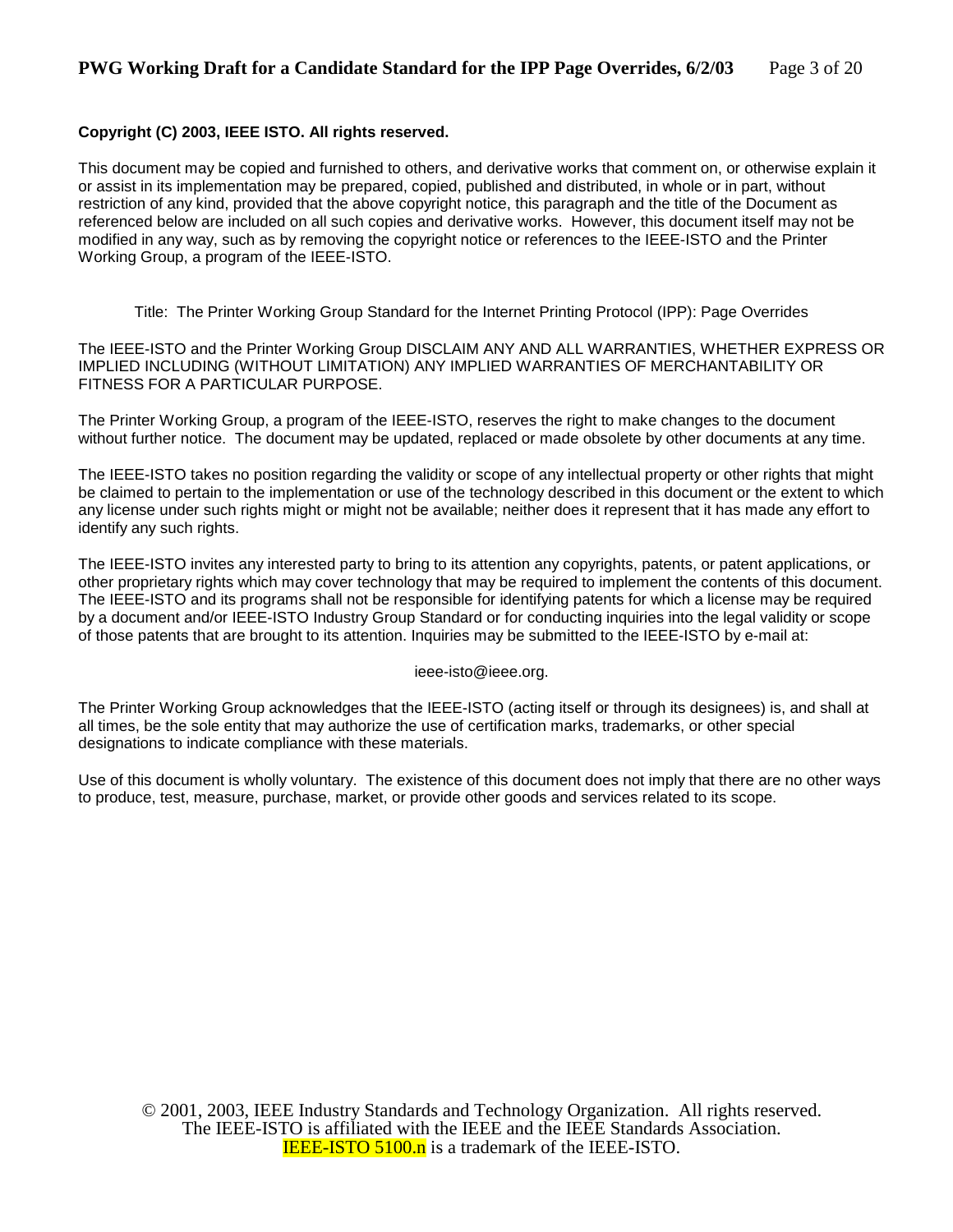#### **About the IEEE-ISTO**

The IEEE-ISTO is a not-for-profit corporation offering industry groups an innovative and flexible operational forum and support services. The IEEE-ISTO provides a forum not only to develop standards, but also to facilitate activities that support the implementation and acceptance of standards in the marketplace. The organization is affiliated with the IEEE (http://www.ieee.org/) and the IEEE Standards Association (http://standards.ieee.org/).

For additional information regarding the IEEE-ISTO and its industry programs visit http://www.ieee-isto.org.

#### **About the IEEE-ISTO PWG**

The Printer Working Group (or PWG) is a Program of the IEEE Industry Standards and Technology Organization (ISTO) with member organizations including printer manufacturers, print server developers, operating system providers, network operating systems providers, network connectivity vendors, and print management application developers. The group is chartered to make printers and the applications and operating systems supporting them work together better. All references to the PWG in this document implicitly mean "The Printer Working Group, a Program of the IEEE ISTO." In order to meet this objective, the PWG will document the results of their work as open standards that define print related protocols, interfaces, procedures and conventions. Printer manufacturers and vendors of printer related software will benefit from the interoperability provided by voluntary conformance to these standards.

In general, a PWG standard is a specification that is stable, well understood, and is technically competent, has multiple, independent and interoperable implementations with substantial operational experience, and enjoys significant public support.

For additional information regarding the Printer Working Group visit: http://www.pwg.org

#### **Contact information:**

IPP Web Page: http://www.pwg.org/ipp/ IPP Mailing List: ipp@pwg.org

To subscribe to the ipp mailing list, send the following email:

- 1) send it to majordomo@pwg.org
- 2) leave the subject line blank
- 3) put the following two lines in the message body:
	- subscribe ipp
	- end

Implementers of this specification are encouraged to join the IPP Mailing List in order to participate in any discussions of clarifications or review of registration proposals for additional names. Requests for additional extensions, for inclusion in this specification, should be sent to the IPP Mailing list for consideration. In order to reduce spam the mailing list rejects mail from non-subscribers, so you must subscribe to the mailing list in order to send a question or comment to the mailing list.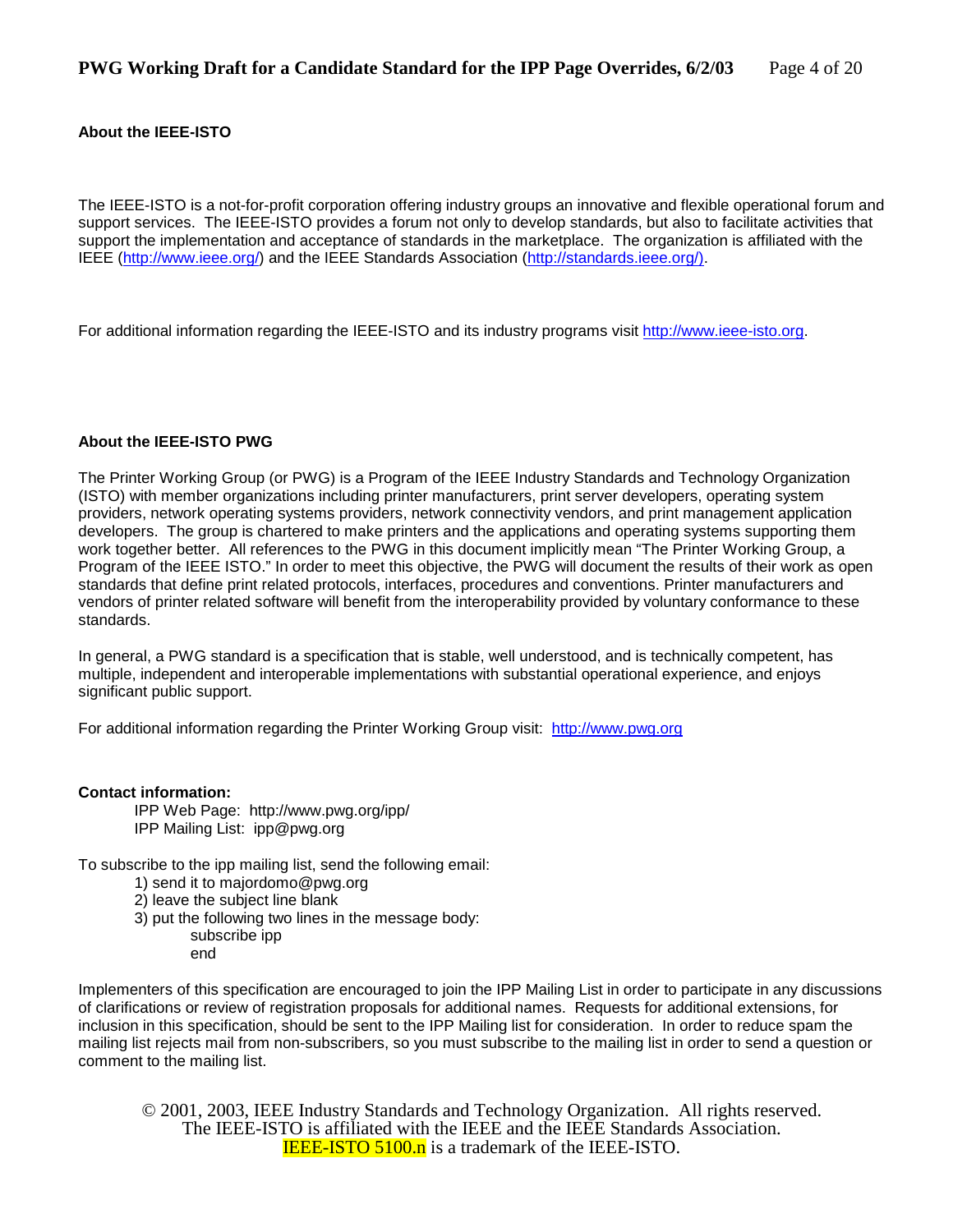### **Table of Contents**

| $\mathbf{1}$                                                              |             |  |
|---------------------------------------------------------------------------|-------------|--|
| $\overline{2}$<br>2.1<br>2.2<br>2.2.1<br>2.2.2<br>2.2.3<br>2.2.4<br>2.2.5 |             |  |
| 3<br>3.1                                                                  | Overview 8  |  |
| 4<br>4.1<br>4.1.1<br>4.1.2<br>4.1.3<br>4.1.4<br>4.1.5<br>4.1.6<br>4.1.7   |             |  |
| 5<br>5.1<br>5.1.1<br>5.2<br>5.2.1                                         | Examples 15 |  |
| 6                                                                         |             |  |
| $\overline{7}$<br>7.1<br>7.2                                              |             |  |
| 8                                                                         |             |  |
| 9                                                                         |             |  |
| 10                                                                        |             |  |
| 11                                                                        |             |  |
| 12                                                                        |             |  |
| 13                                                                        |             |  |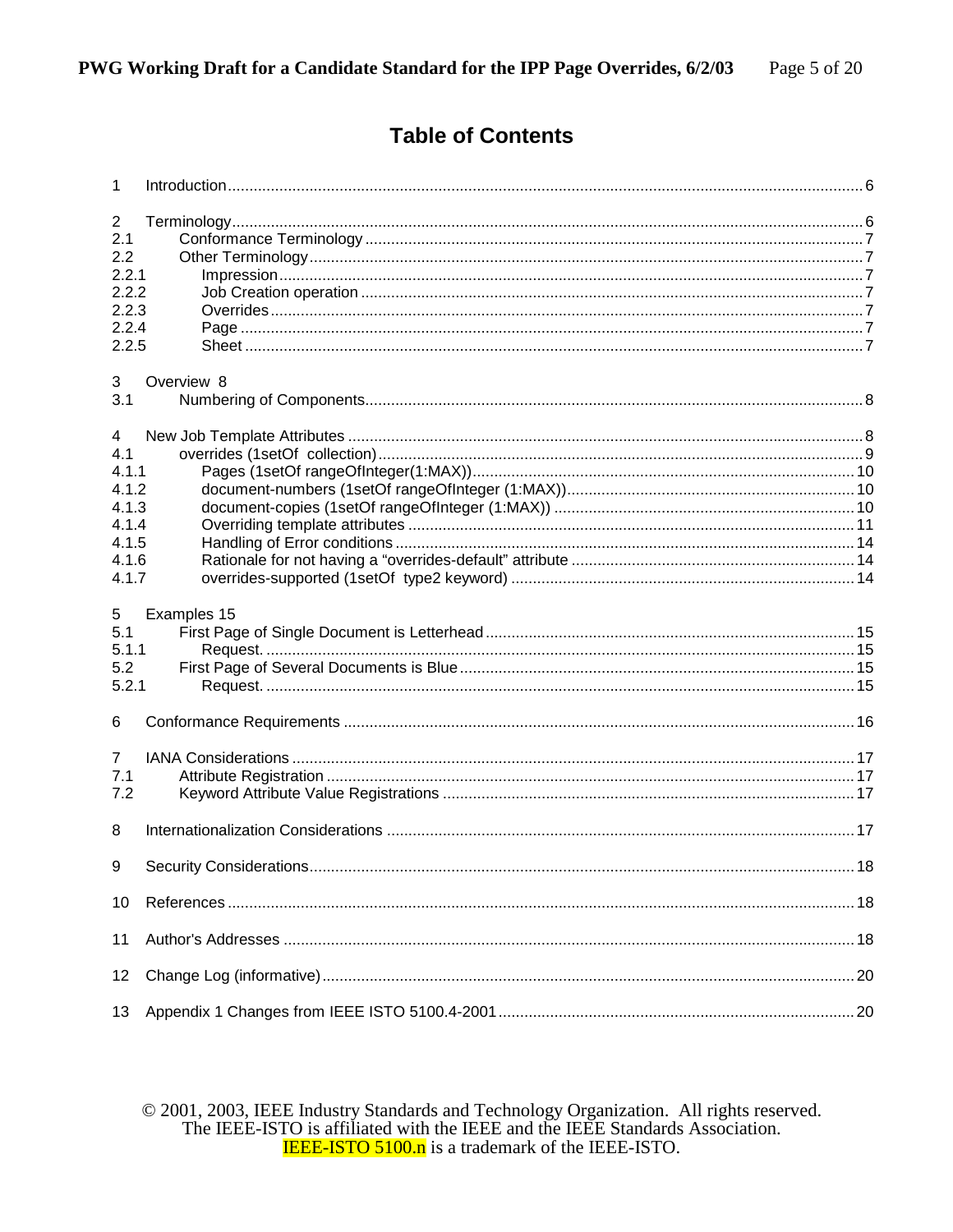### Table of Tables

### **1 Introduction**

The Internet Printing Protocol (IPP) is an application level protocol for distributed printing using Internet tools and technologies. IPP version 1.1 (IPP/1.1) requires that each attribute value be the same for all pages within a document within a job. This document defines OPTIONAL extensions to the IPP/1.1 model which relax this restriction and allow pages to have attributes that are Overrides. For example, with this extension, page 1 of a Document could have a different media or different value of "sides" from the other pages in the document. Another example is that the 1<sup>st</sup> copy of the Document could be printed single-sided on transparency and the remaining copies printed 4-up two-sided and stapled. Page Overrides always apply to pages within a document without regard to the "multiple-documentshandling" attribute.

This extension supports page Overrides by adding a new Template attribute: "overrides" (1setOf collection). Each 'collection' value for "overrides" contains

- A MANDATORY member attribute that identifies the overridden pages, namely "pages".
- A OPTIONAL member attribute that identifies the documents containing the overridden pages, namely "document-numbers". This attribute MUST be supplied if the Override is specified as a Job Template attribute and the Overrides apply only to specific Documents. If this member attribute is not supplied, the Override applies to all Documents in the Job.
- An OPTIONAL member attribute that identifies the document copies of the specified documents, i.e. "document-copies". If this member attribute is absent, the Overrides apply to all document copies.
- The 'collection' value also contains one or more attributes that are Overrides for the identified pages, e.g. "sides" or "media".

This document is a proposal for an extension to IPP/1.0 and IPP/1.1. This document replaces the obsolete "Override Attributes for Documents and Pages document" [PWG5100.4-2001]. This specification provides Overrides at the page level. The "overrides" Job Template attribute defined in this specification replaces the deprecated ""pageoverrides" Job Template attribute. Other specifications outside the scope of this document provide the remaining features from the obsolete specification such as "document-overrides", "pages-per-subset", and "job-warnings-count". See Appendix 1 Changes from IEEE ISTO 5100.4-2001 for details.

# **2 Terminology**

This section defines the following additional terms that are used throughout this document: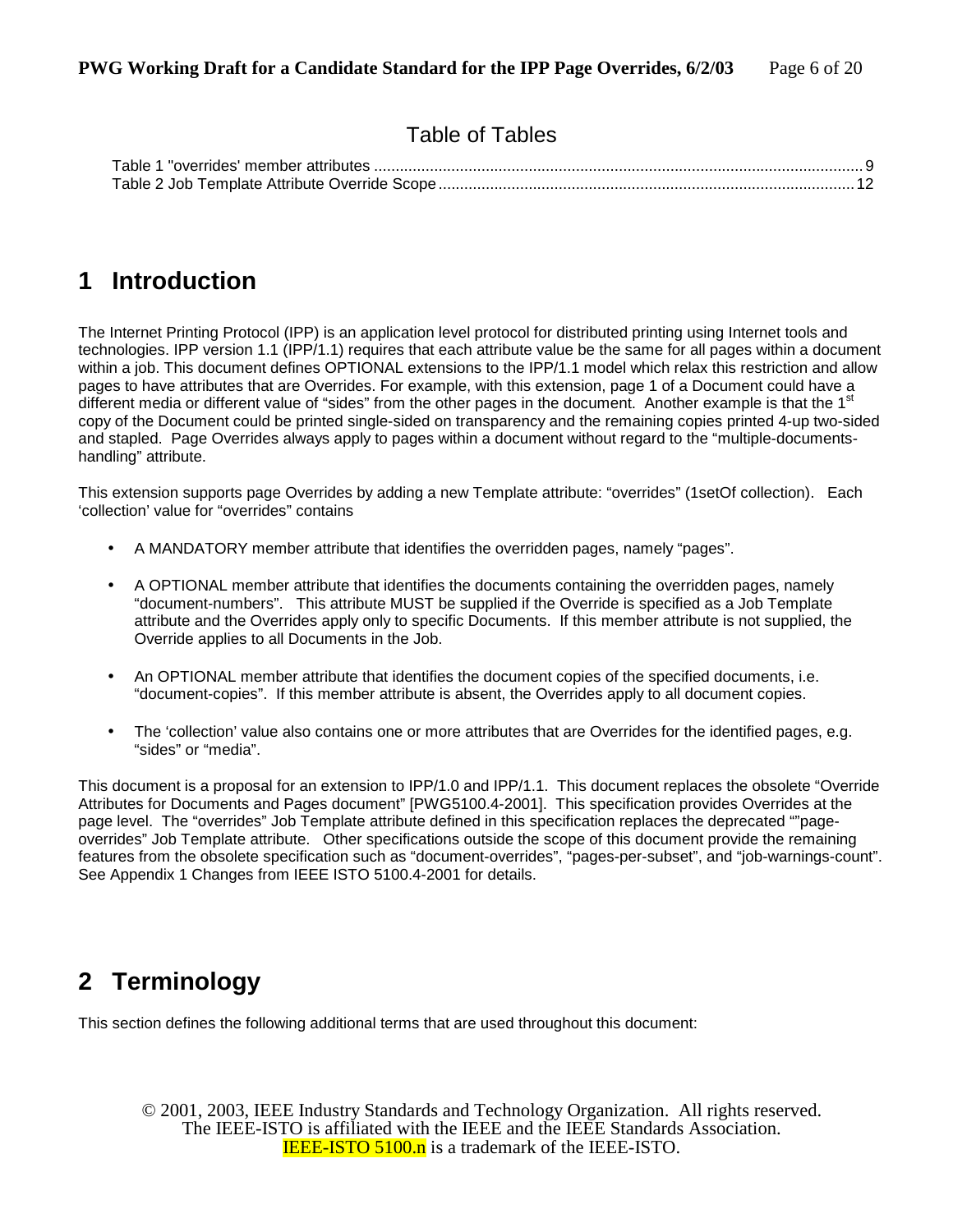#### **2.1 Conformance Terminology**

Capitalized terms, such as **MUST, MUST NOT, REQUIRED, SHOULD, SHOULD NOT, MAY,** and **OPTIONAL**, have special meaning relating to conformance as defined in RFC 2119 [rfc2119]. If an implementation supports the extension defined in this document, then these terms apply; otherwise, they do not. These terms define conformance to *this document (and [rfc2911]) only*; they do not affect conformance to other documents, unless explicitly stated otherwise. For example, the term REQUIRED in this document means "REQUIRED if this OPTIONAL Override specification is implemented"*.* 

The term **CONDITIONALLY REQUIRED** means that the Printer **MUST** support the feature, if the specified condition is true. The term **CMUST** means **MUST** if the specified "condition" is true.

#### **2.2 Other Terminology**

This document uses the same terminology as [rfc2911], such as "**client**", "**Printer**" 1 , "**attribute**", "**attribute value**", "**keyword**", "**Job Template attribute**", "**Operation attribute**", "**operation**", "**request**", "**response**", and "**support**" with the same meaning. In addition, the following terms are defined for use in this document:

#### **2.2.1 Impression**

An "impression" is the image (possibly many PDL pages in different configurations) imposed onto a single side of a media sheet.

#### **2.2.2 Job Creation operation**

Operations that create Job objects, specifically: Print-Job, Print-URI, and Create-Job as defined in [rfc2911].

#### **2.2.3 Overrides**

In IPP/1.1, each attribute value is the same for the entire Job. When an attribute is an "Overrides" attribute, it is different for identified pages. Pages can be identified within a Document or a specific copy of a Document.

#### **2.2.4 Page**

The term "Page" used throughout this document as a synonym for PDL page. A "PDL Page" is a page according to the definition of pages in the language used to express the document data. Note: if the PDL contains multiple original source pages that have been placed on a single page , then the PDL page count is 1. Rfc2911 uses the term print stream page for PDL Page.

#### **2.2.5 Sheet**

A Sheet is the unit of media that a printer puts marks on. It is the most basic unit of output from a printer. A printer may mark on one side or on both sides of a sheet.

© 2001, 2003, IEEE Industry Standards and Technology Organization. All rights reserved. The IEEE-ISTO is affiliated with the IEEE and the IEEE Standards Association. **IEEE-ISTO 5100.n** is a trademark of the IEEE-ISTO.  $\overline{\phantom{a}}$  $1$  [rfc2911] uses the terms "Printer object" and "Printer" interchangeably to mean the same thing. For simplicity, this document uses the term "Printer" exclusively, except for definitions copied directly from [rfc2911]. None the less, the intent is as in [rfc2911]: a Printer is an object that MAY be hosted in the device or in a server as in [rfc2911].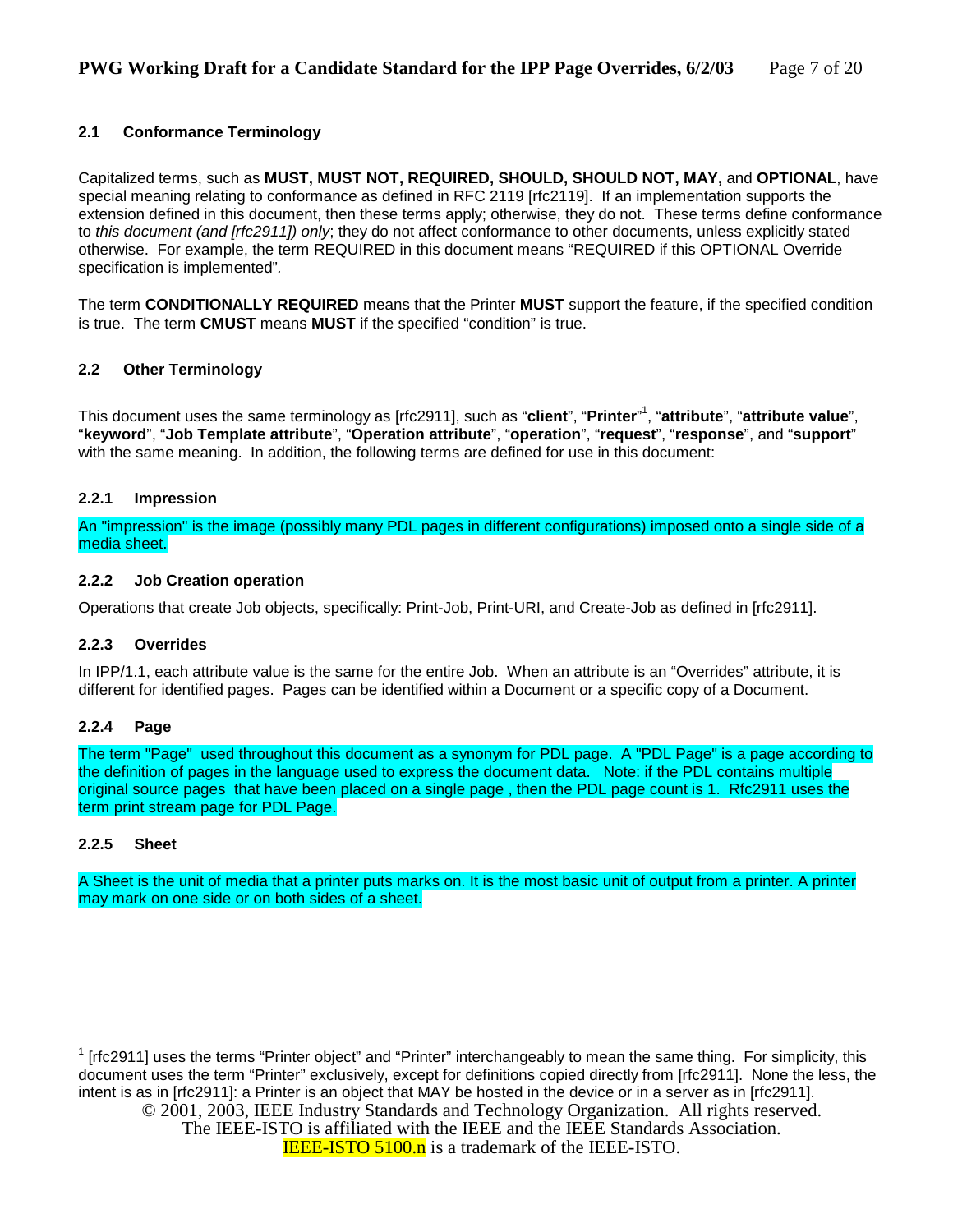## **3 Overview**

In IPP 1.1, all attributes that a client includes with Job Creation operations affect the entire Job in a uniform way. That is, there is no way for one Document in a given Job to be stapled and another drilled. Also, there is no way for the first sheet of each Document to be on a different media or to have a different value of "sides" from the other Sheets in the Document. In addition, there is no way for one document copy to be printed on paper and another on transparencies. An IPP/1.1 client can specify features, such as finishing, media and sides only at the job level.

The Override Extension defined in this document allows some pages to be affected by attribute values that are Overrides to those specified for the Job as a whole. For example, the first page of a Document has a different media from the rest.

#### **3.1 Numbering of Components**

The Override Extension defines a system for numbering of components.

- Each Document has a number. The single Document that a client sends with Print-Job or Print-URI and the first Document that a client sends with Send-Document or Send-URI has the number 1. Each subsequent Document that a client sends has a number that is one higher than the previous.
- Each Page in a Document is numbered sequentially, starting at 1 for the first Page. If a Job has several Documents, the first Page of each Document has the number 1. The Page number is unaffected by the "multiple-document-handling" Job Template Attribute.<sup>2</sup>
- The Documents are numbered as if the value of "copies" were 1, i.e. if a Document produces multiple copies, each copy has the same document number.
- Each copy of a Document has a number. The first copy of each Document has the number '1', and each subsequent copy has a number that is one higher than the previous copy.

## **4 New Job Template Attributes**

l

The Override Extension adds a new Job Template attribute: "overrides". The "overrides" attribute supercedes the "page-overrides" attribute from PWG51000.4

| Job Template                     | Printer: Default Value | Printer: Supported                                |
|----------------------------------|------------------------|---------------------------------------------------|
| Attribute                        | Attribute              | Values Attribute                                  |
| overrides<br>(1setOf collection) | none                   | overrides-<br>supported<br>(1setOf type2 keyword) |

 $^2$  The primary reason for ignoring "multi-document-handling" in numbering Pages for Overrides is simplicity. From a usability standpoint it is cleaner to present the Page number within a Document than to determine the current rule for numbering Pages across the Job and then keep the counts of the previous Document's Pages so the correct Page can be specified.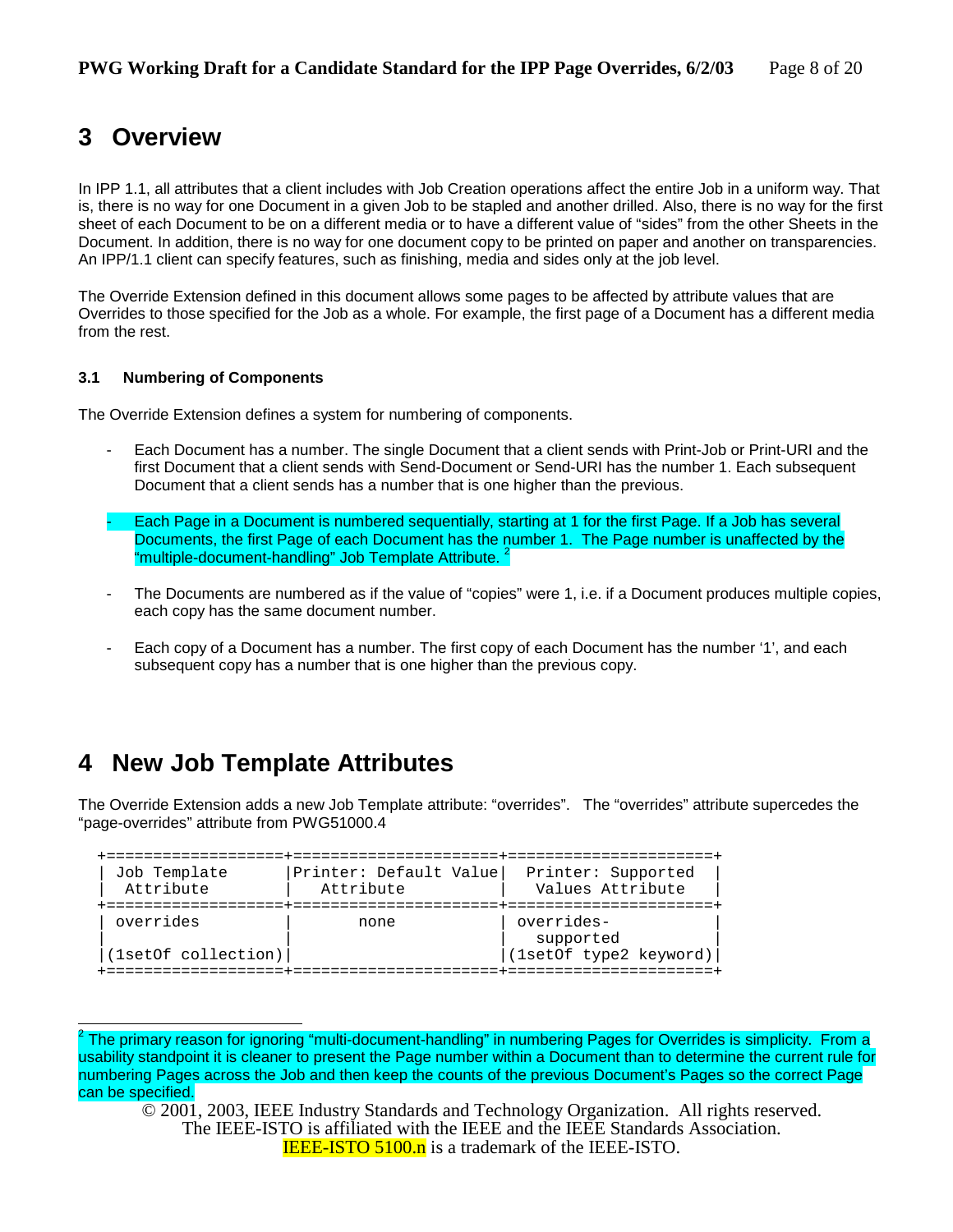#### **4.1 overrides (1setOf collection)**

This OPTIONAL Job Template attribute contains attributes that are associated with Pages and that are treated as page Overrides. Such attributes are called "overrides" attributes. The remainder of this section describes features that an implementation MUST support or MAY support if an implementation supports this attribute.

If this attribute is present in a Job, there are Page Overrides. If it is present, the value consists of one or more 'collection' values, where each 'collection' value identifies one or more Pages and contains one or more Job Template attributes which act as Overrides to the corresponding Template attribute(s) for the specified Page(s) in the Job. Page Overrides are specified by including the "overrides" attribute in the Job Template attributes group in a Print-Job, Print-Uri, Validate-Job, Create-Job or Set-Job-Attributes operation.

The first member attribute of the "overrides" collection MUST be the "pages" attribute. This identifies the pages to which the Override applies. The identified pages need not be contiguous.

If the Override applies only to specific Documents, the next member attribute MUST be the "document-numbers" attribute. This lists the Documents to which the Override applies. If this attribute is not provided, the Override applies to all Documents in the Job. .

If the Override applies only to specific copies of the Document, the next member attribute MUST be the "documentcopies" attribute. This details the copies of the Document to which the Override applies. If this attribute is not provided, the Override applies to all copies of the Document.

The remaining member attributes in the 'collection' value are the Template attributes that are Overrides for the specified pages.

 If the "document-number", "document-copies" and "pages" identify pages that either don't exist or are within nonexistent Document-Copies or Documents, the Printer silently ignores them and associates the Overrides with the pages that do exist. See section 4.1.5 for additional information on error handling.

When a client receives this attribute in a Get-Jobs or Get-Job-Attributes response, the value MUST contain the same 'collection' values received in Job-Submission operations, except for those 'collection' values the Printer returned in the Unsupported Attributes group.

To allow the specification of the last page, copy or document, the MAX integer value (2147483647) is used. To allow the specification of the page, copy or document before the last, a special value of MAX-1(2147483646) is used. No other special values are defined.

| Attribute name         | <u>syntax</u>              | In request  | <b>Printer</b><br><b>Support</b> |
|------------------------|----------------------------|-------------|----------------------------------|
| pages                  | 1setOf rangeOfInteger(MAX) | <b>MUST</b> | <b>MUST</b>                      |
| document-numbers       | 1setOf rangeOfInteger(MAX) | <b>MAY</b>  | <b>MUST</b>                      |
| document-copies        | 1setOf rangeOfInteger(MAX) | <b>MAY</b>  | <b>MAY</b>                       |
| Any template attribute |                            | <b>MAY</b>  | See<br>section<br>4.1.4          |

#### **Table 1 "overrides' member attributes**

The following sections describe each member attribute in the above table.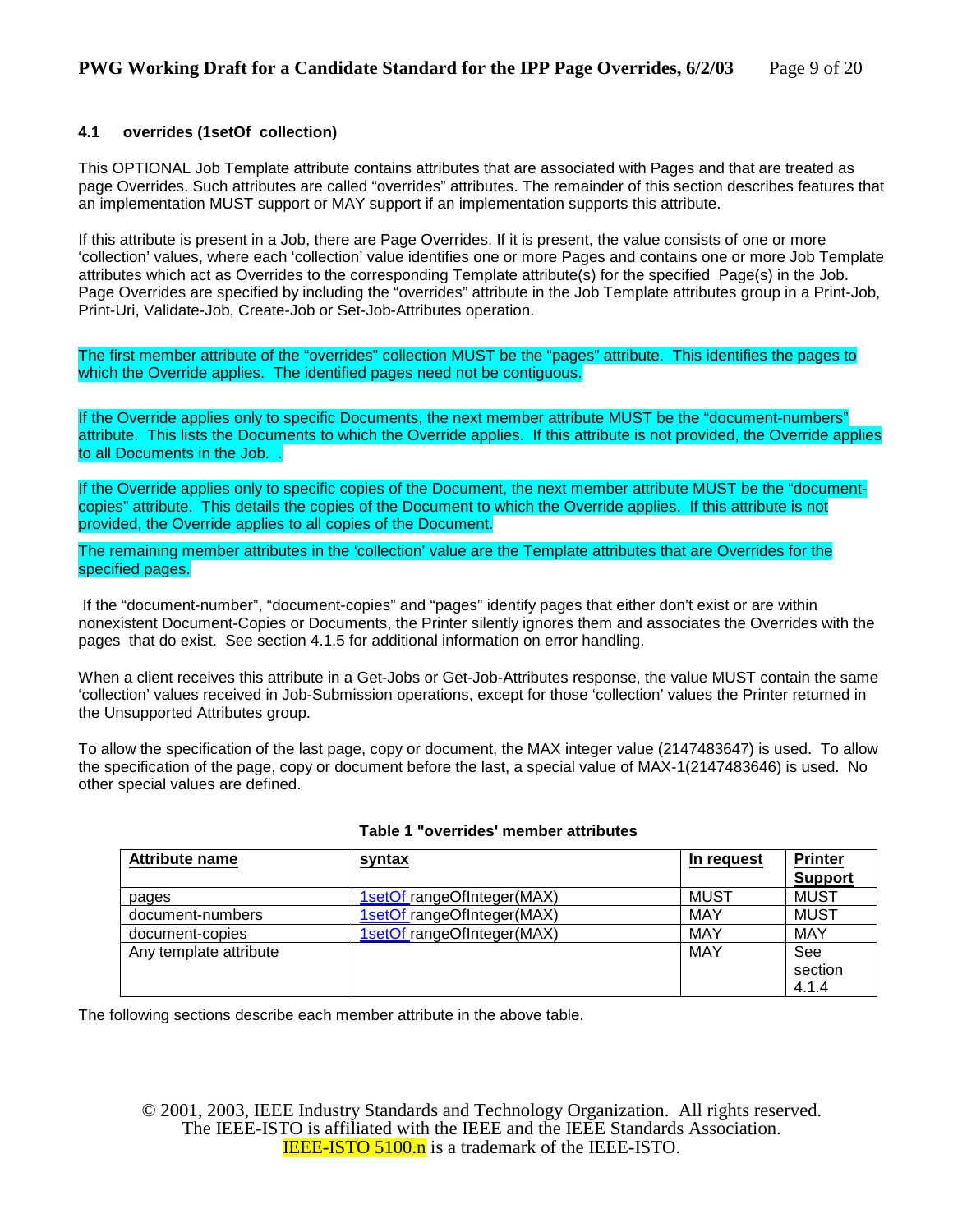#### **4.1.1 Pages (1setOf rangeOfInteger(1:MAX))**

This attribute identifies one or more pages by specifying one or more ranges of numbers (see section 3.1 for the rules on associating a number with each page). The "1setOf" allows noncontiguous pages. The Overrides apply to the identified pages within the Documents specified.

If the "page-ranges" attribute is associated with a Document, the pages identified by this attribute are the same as when "page-ranges" is not present. However, this attribute may identify pages that are deselected for printing by the "page-ranges" attribute. For example, if the value of "page-ranges" is "5:10" and this attribute identifies pages "3:6", this attribute identifies two pages (3 and 4) that are not printed and two that are (5 and 6)

If a Printer support the "overrides" attribute, it MUST support this attribute. A client MUST supply this attribute in each 'collection' value of the "overrides" attribute and it MUST be the second attribute of each 'collection' value.

Note: To allow the specification of the last page the MAX integer value (2147483647) is used. To allow the specification of the next to last page a special value of MAX-1(2147483646) is used. No other special values are defined.

#### **4.1.2 document-numbers (1setOf rangeOfInteger (1:MAX))**

This attribute identifies one or more Documents by specifying one or more ranges of numbers. The Overrides apply to the pages within the Documents specified.

A Printer MUST support this attribute. A client MAY supply this attribute in each 'collection' value. If supplied, it MUST be the second attribute of each 'collection' value.

Note: To allow the specification of the last document, the MAX integer value (2147483647) is used. To allow the specification of the next to last document, a special value of MAX-1(2147483646) is used. No other special values are defined.

#### **4.1.3 document-copies (1setOf rangeOfInteger (1:MAX))**

This attribute identifies one or more Document-Copies by specifying one or more ranges of numbers. The Overrides apply to the pages within the identified Documents-Copies within the Documents specified. For example, 10 copies are duplex printed on letter paper with a staple, while one copy is simplex printed on transparencies without a staple.

If an attribute can affect a Document, it can affect particular Document-Copies. If an attribute can affect Sheets, it can affect Sheets of particular Document-Copies.

A Printer MAY support this attribute. A client MAY supply this attribute in each 'collection' value. It MUST be the third attribute of each 'collection' value if the client supplied "document-numbers'; otherwise it MUST be second.

Note: To allow the specification of the last document copy, the MAX integer value (2147483647) is used. To allow the specification of the next to last document copy, a special value of MAX-1(2147483646) is used. No other special values are defined.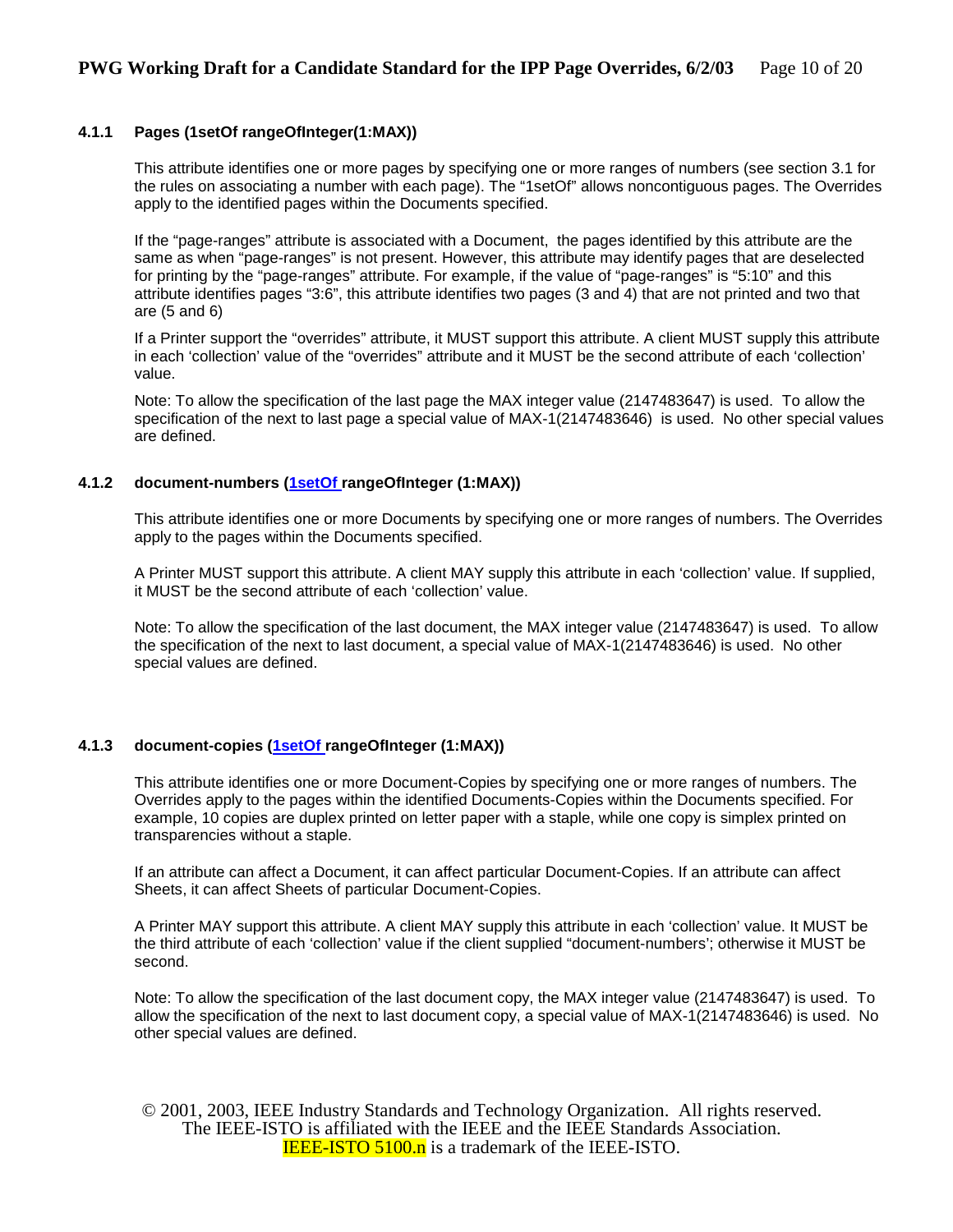#### **4.1.4 Overriding template attributes**

These attributes have the same meaning as in IPP/1.1. Any template attribute supported by the printer may be supplied. Only those supported attributes that affect Pages, Impressions or Sheets will be honored. For example, if an Override specifies to override the "job-priority" attribute, the Printer will ignore this specification. In order for any overrides to take place, the client MUST include at least one attribute to be overridden, and the Printer MUST support the inclusion of such attributes.

The Printer MAY support any Template attribute with Overrides. The list of Template attributes that the Printer will Override is listed in the Printer's "overrides-supported attribute. See section 4.1.7.

All overriding template attributes follow the same rules as any Template attributes and interact with "ippattribute-fidelity" as specified in [rfc2911]. Therefore if "ipp-attribute-fidelity" is 'false', the request MUST accept the request (assuming no other problems are found with the request) and any overriding Job Template attributes not supported by the Printer SHOULD be returned in "unsupported-attributes". If "ippattribute-fidelity" is 'true', then the Printer MUST reject the request and the Job Template attributes that affect Jobs MUST be returned in "unsupported-attributes".

 DMC ISSUE01: I'm not sure what the SHOULDs/MUSTs/reject/accept/unsupported should be, so I haven't gotten that all worked out in this paragraph.

#### **4.1.4.1 Template Attributes that affect only whole Jobs**

Template Attributes that operate on Jobs, such as "job-priority", "job-hold-until", and "multiple-documenthandling", are meaningless as page overrides. These attributes SHOULD NOT be included in "overrides".

#### **4.1.4.2 Template Attributes that affect only whole Documents**

Template Attributes that operate on Documents, such as "copies", are meaningless as page overrides. These attributes SHOULD NOT be included in "overrides".

#### **4.1.4.3 Template Attributes that affect only whole Pages**

Template Attributes that operate on Pages, such as "page-ranges", are appropriate as page overrides. These attributes MAY be included in "overrides".

Template Attributes that operate on Pages do not affect the location of the page image on the sheet.

#### **4.1.4.4 Template Attributes that affect only whole Impressions**

Template Attributes that operate on Impressions, such as "image-shift", are appropriate as page overrides. These attributes MAY be included in "overrides".

When an Impression attribute changes value, either from one override to another, or from the default to an override, or from an override to the default, this forces the Printer to move on to the next Impression—that is, the next sheet side.

#### **4.1.4.5 Template Attributes that affect only whole Sheets**

Template Attributes that operate on Sheets, such as "media" and "finishings", are appropriate as page overrides. These attributes MAY be included in "overrides".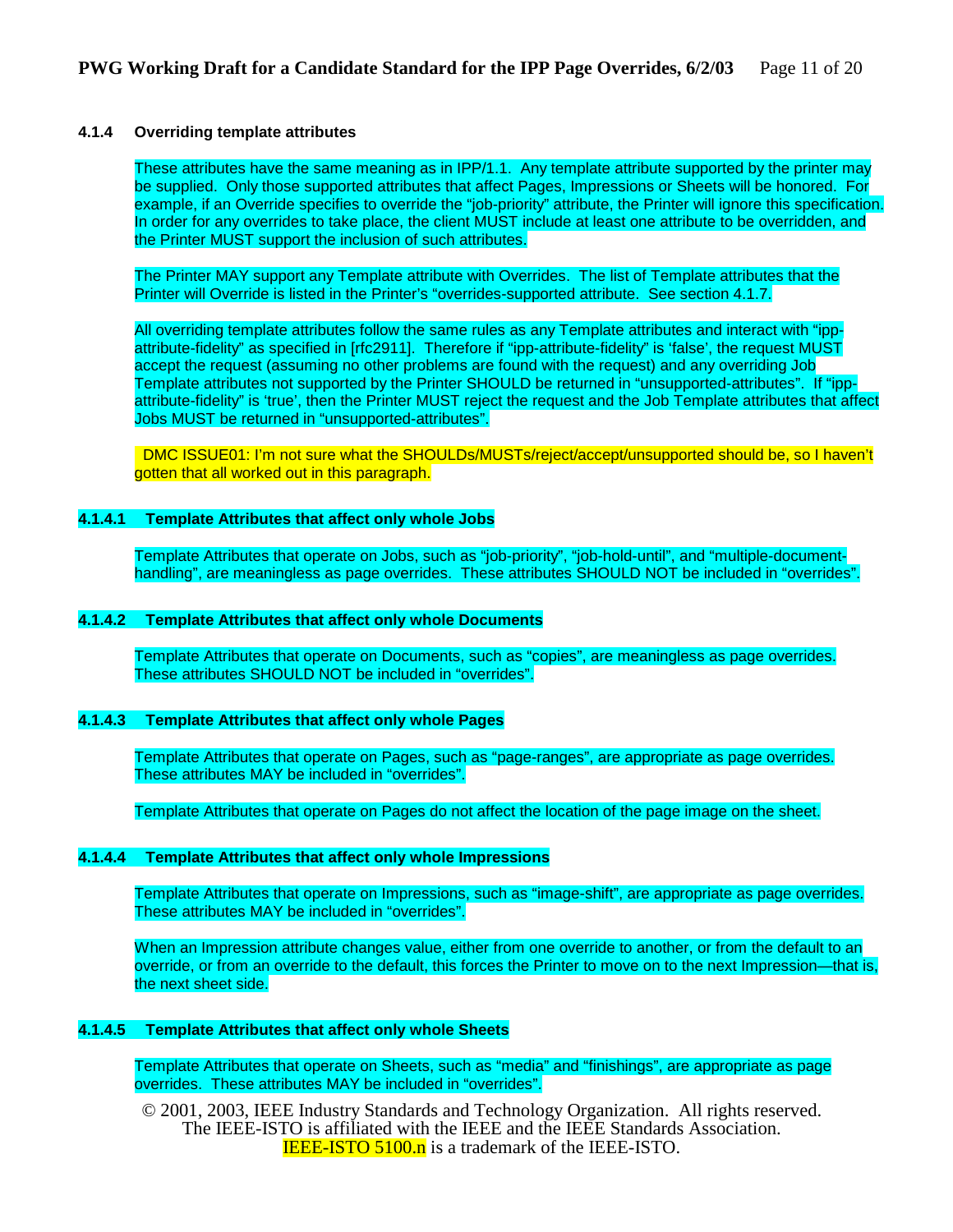When a Sheet attribute changes value, either from one override to another, or from the default to an override, or from an override to the default, this forces the Printer to move on to the first side of a new sheet.

#### **4.1.4.6 Template Attributes Scope for Override**

Below is a table that shows the scope to which the Template attribute applies. The Scope is applicable only when the Template attribute is applied as part of an override. As indicated above Template attributes that apply to Jobs or Documents SHOULD NOT be part of an Override. They are meaningless in a Override which act on Pages in a Document. The remaining Template attributes apply to Sheets, Impressions or Pages. The sections above indicatio the appropriate behavior for when the attribute values change on Override boundaries.

| <b>Job Template</b>          | <b>Override</b> | <b>Override</b> | <b>Attribute Syntax</b>      | <b>Reference</b>                   |
|------------------------------|-----------------|-----------------|------------------------------|------------------------------------|
| attribute                    | <b>Scope</b>    | <b>Scope</b>    |                              |                                    |
|                              | Min             | <b>Max</b>      |                              |                                    |
| copies                       | <b>Document</b> | <b>Document</b> | integer(1:MAX)               | [rfc2911] §4.2.5                   |
| cover-back                   | <b>Sheet</b>    | <b>Sheet</b>    | collection                   | [pwg5100.3] §3.1                   |
| cover-front                  | <b>Sheet</b>    | <b>Sheet</b>    | collection                   | [pwg5100.3] §3.1                   |
| feed-orientation             | <b>Sheet</b>    | <b>Document</b> | type3 keyword                | [ippsave] §5.1                     |
| finishings                   | <b>Sheet</b>    | <b>Sheet</b>    | 1setOf type2 enum            | [rfc2911] §4.2.6<br>[pwg5100.1] §2 |
| finishings-col               | <b>Sheet</b>    | <b>Sheet</b>    | collection                   | [pwg5100.3] §3.2                   |
| font-name-requested          | Page            | <b>Document</b> | name(MAX)                    | [ippsave] §5.2                     |
| font-size-requested          | Page            | <b>Document</b> | integer (1:MAX)              | [ippsave] §5.3                     |
| force-front-side             | <b>Sheet</b>    | <b>Sheet</b>    | 1setOf<br>integer(1:MAX)     | [pwg5100.3] §3.3                   |
| imposition-template          | Impression      | Impression      | type2 keyword  <br>name(MAX) | [pwg5100.3] §3.4                   |
| insert-sheet                 | <b>Document</b> | Job             | 1setOf collection            | [pwg5100.3] §3.5                   |
| job-account-id **            | Job             | Job             | name(MAX)                    | [pwg5100.3] §3.6                   |
| job-accounting-sheets        | Job             | Job             | collection                   | [pwg5100.3] §3.8                   |
| job-accounting-user-<br>id** | Job             | Job             | name(MAX)                    | [pwg5100.3] §3.7                   |
| job-copies                   | Job             | Job             | integer(1:MAX)               | $[jobx]$ §5.1.                     |
| job-cover-back               | Job             | Job             | collection                   | [jobx] §5.1.                       |
| job-cover-front              | Job             | Job             | collection                   | $[jobx]$ §5.1.                     |
| job-error-sheet              | Job             | Job             | collection                   | [pwg5100.3] §3.9                   |
| job-finishings               | Job             | Job             | 1setOf type2 enum            | [jobx] §5.1.                       |
| job-finishings-col           | Job             | Job             | collection                   | $[jobx]$ §5.1.                     |
| job-hold-until               | Job             | Job             | type3 keyword  <br>name(MAX) | [ $rfc2911$ ] §4.2.2               |
| job-hold-until-time          | Job             | Job             | dateTime                     | [ippsave] §5.4                     |
| job-message-to-              | Job             | Job             | text(MAX)                    | [pwg5100.3] §3.10                  |
| operator                     |                 |                 |                              |                                    |
| job-phone-number             | Job             | Job             | text(127)                    | [ippsave] §5.5                     |
| job-priority                 | Job             | Job             | integer(1:100                | [ $rfc2911$ ] §4.2.1               |
| job-recipient-name **        | Job             | Job             | name(MAX)                    | [ippsave] §5.6                     |
| job-save-disposition         | Job             | Job             | collection                   | [ippsave] §5.7                     |
| job-sheet-message            | Job             | Job             | text(MAX)                    | [pwg5100.3] §3.12                  |

#### **Table 2 Job Template Attribute Override Scope**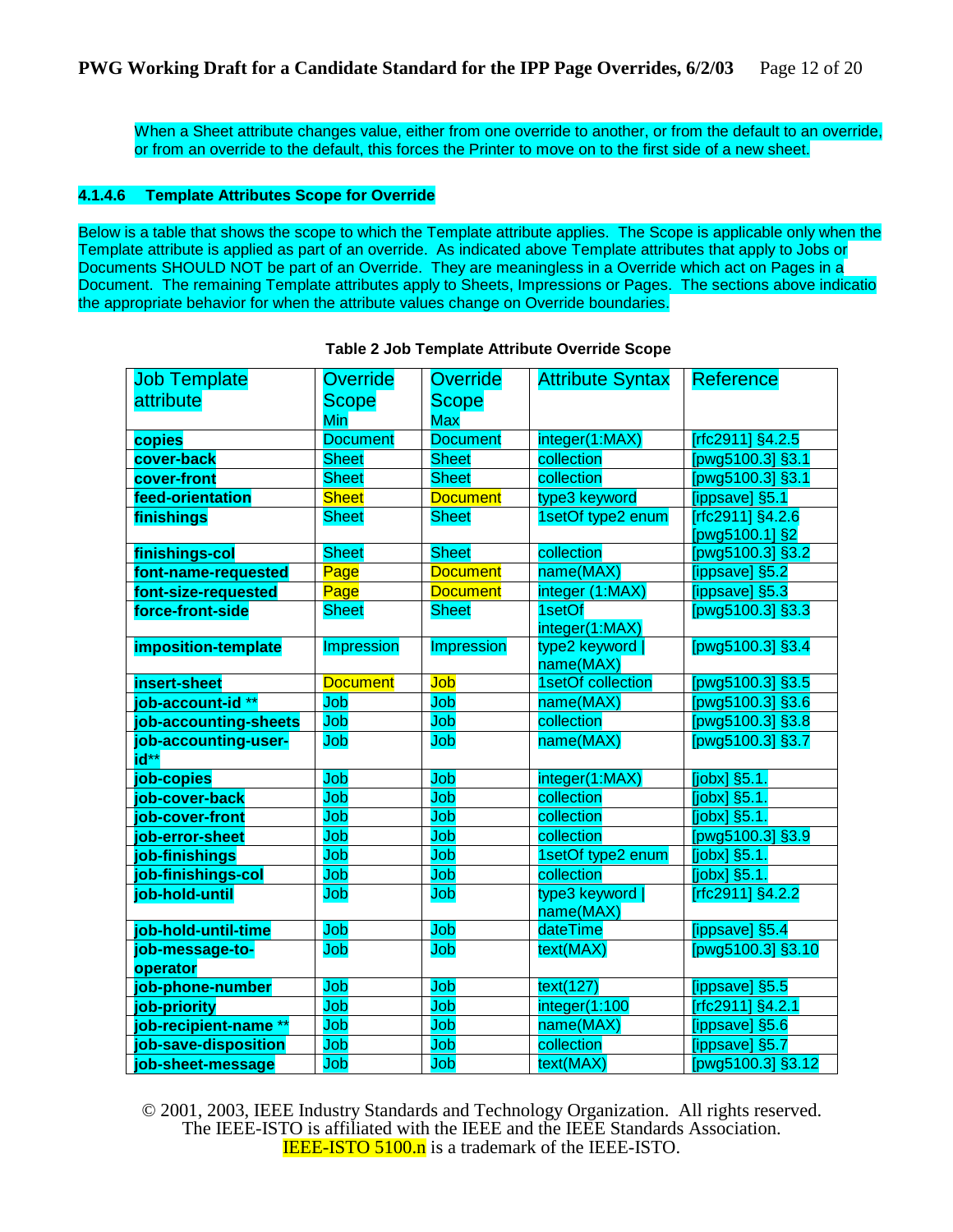| <b>Job Template</b>     | <b>Override</b>   | <b>Override</b>   | <b>Attribute Syntax</b>              | <b>Reference</b>                          |
|-------------------------|-------------------|-------------------|--------------------------------------|-------------------------------------------|
| attribute               | <b>Scope</b>      | <b>Scope</b>      |                                      |                                           |
|                         | Min               | <b>Max</b>        |                                      |                                           |
| job-sheets              | Job               | Job               | type3 keyword                        | [rfc2911] §4.2.3                          |
|                         |                   |                   | name(MAX)                            |                                           |
| job-sheets-col          | Job               | Job               | collection                           | [pwg5100.3] §3.11                         |
| media                   | <b>Sheet</b>      | <b>Sheet</b>      | type3 keyword                        | [rfc2911] §4.2.11                         |
|                         |                   |                   | name(MAX)                            |                                           |
| media-col               | <b>Sheet</b>      | <b>Sheet</b>      | collection                           | [pwg5100.3] §3.13                         |
| media-input-tray-check  | Job               | Job               | type3 keyword  <br>name(MAX)         | [pwg5100.3] §3.14                         |
| media-type <sup>3</sup> | <b>Sheet</b>      | <b>Sheet</b>      | type3 keyword                        | [upnp], [pwg5100.3]                       |
|                         |                   |                   | name(MAX)                            | §3.13.2                                   |
| multiple-document-      | Job               | Job               | type2 keyword                        | $[rfc2911]$ §4.2.4                        |
| handling                |                   |                   |                                      |                                           |
| number-up               | <b>Impression</b> | <b>Impression</b> | integer(1:MAX)                       | [rfc2911] §4.2.9                          |
| orientation-requested   | Page              | Page              | type2 enum                           | [rfc2911] §4.2.10                         |
| output-bin              | <b>Document</b>   | Job               | type2 keyword                        | [pwg5100.2] §2.1                          |
|                         |                   |                   | name(MAX)                            |                                           |
| page-delivery           | <b>Document</b>   | <b>Document</b>   | type2 keyword                        | [pwg5100.3] §3.15                         |
| page-order-received**   | <b>Document</b>   | <b>Document</b>   | type2 keyword                        | [pwg5100.3] §3.16                         |
| page-ranges             | <b>Document</b>   | <b>Document</b>   | 1setOf                               | [rfc2911] §4.2.7                          |
|                         |                   |                   | rangeOfInteger(1:M<br>AX)            |                                           |
|                         |                   |                   |                                      |                                           |
|                         |                   |                   |                                      |                                           |
| pages-per-subset        | Job               | Job               | 1setOf                               | [pwg5100.3] §5.3                          |
| pdl-init-file           | <b>Document</b>   | <b>Document</b>   | integer(1:MAX)<br>1setOf collection  |                                           |
| presentation-direction- | <b>Impression</b> | <b>Impression</b> | type2 keyword                        | [ippsave] §5.8<br>[pwg5100.3] §3.17       |
| number-up               |                   |                   |                                      |                                           |
| print-quality           | Page              | <b>Impression</b> | type2 enum                           | [rfc2911] §4.2.13                         |
| printer-resolution      | Page              | <b>Impression</b> | resolution                           | [rfc2911] §4.2.12                         |
| proof-print             | Job               | Job               | collection                           | [ippsave] §5.9                            |
| separator-sheets        | <b>Document</b>   | Job               | collection                           | [pwg5100.3] §3.18                         |
| sheet-collate           | Job               | Job               | type2 keyword                        | [ $rfc3381$ ] §3.1                        |
| sides                   | <b>Sheet</b>      | <b>Sheet</b>      | type2 keyword                        | [rfc2911] §4.2.8                          |
| x-image-position        | Impression        | <b>Impression</b> | type2 keyword                        | [pwg5100.3]<br>§3.19.2                    |
| x-image-shift           | <b>Impression</b> | <b>Impression</b> | integer(MIN:MAX)                     | [pwg5100.3]                               |
| x-side1-image-shift     | <b>Impression</b> | <b>Impression</b> | integer(MIN:MAX)                     | §3.19.3<br>[pwg5100.3]                    |
| x-side2-image-shift     | <b>Impression</b> | <b>Impression</b> | integer(MIN:MAX)                     | §3.19.4<br>[pwg5100.3]                    |
| y-image-position        | <b>Impression</b> | <b>Impression</b> | type2 keyword                        | §3.19.5<br>[pwg5100.3]                    |
|                         |                   |                   |                                      | §3.19.6                                   |
| y-image-shift           | <b>Impression</b> | <b>Impression</b> | integer(MIN:MAX)<br>integer(MIN:MAX) | [ $pvg5100.3$ ]<br>§3.19.7<br>[pwg5100.3] |

 3 UPnPv1 and UPnPv2 define a separate MediaType Job Template attribute with the same values as the "mediatype" member attribute of "media-col".

<sup>© 2001, 2003,</sup> IEEE Industry Standards and Technology Organization. All rights reserved.

The IEEE-ISTO is affiliated with the IEEE and the IEEE Standards Association.

**IEEE-ISTO 5100.n** is a trademark of the IEEE-ISTO.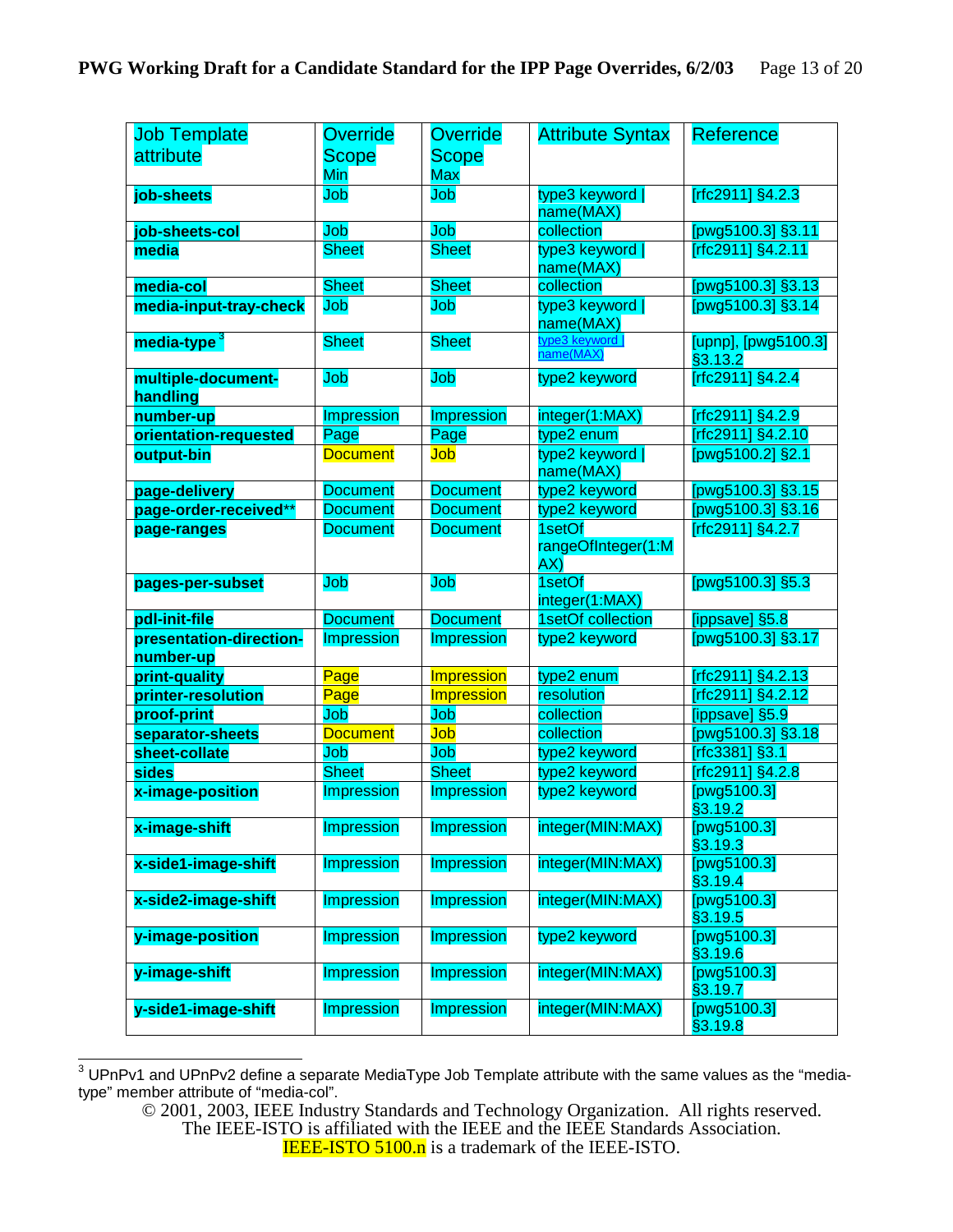| <b>Job Template</b> | <b>Override</b>                 | <b>Override</b>   | <b>Attribute Syntax</b> | l Reference |
|---------------------|---------------------------------|-------------------|-------------------------|-------------|
| attribute           | <b>Scope</b>                    | <b>Scope</b>      |                         |             |
|                     | Min                             | Max               |                         |             |
| y-side2-image-shift | <i><u><b>Impression</b></u></i> | <i>Impression</i> | integer(MIN:MAX)        | [pwg5100.3] |
|                     |                                 |                   |                         | §3.19.9     |

#### **4.1.5 Handling of Error conditions**

If a client puts a member attribute in some position other than its required position (e.g. "pages" MUST be first), a Printer MUST reject the request with status-code 'client-error-bad-request'.

For each member attribute in the collection (i.e. "pages", "document-numbers" and "document-copies") the client MUST NOT specify values that contain overlapping ranges . Furthermore the ranges MUST be in ascending order. If there are multiple "overrides" in the collection the client MUST NOT specify "overrides" with overlapping documents (i.e. "document-numbers"). The "overrides" in the set must be in ascending order based on the "document-number" collection value. If a request is received by the Printer that does not meet these requirements, the Printer MUST reject the request with status-code 'client-error-bad-request'

If the "document-number", "document-copies" and "pages" identify pages that either don't exist or are within nonexistent Document-Copies or Documents, the Printer silently ignores them and associates the Overrides with the pages that do exist.

#### **4.1.6 Rationale for not having a "overrides-default" attribute**

There is no "overrides-default" attribute because it adds complicated rules for a Printer to implement. The problems are best illustrated with examples.

If there were a "overrides-default" and it contained a "sides" and "media" Override for the first page, and if a client submitted a Job with no "sides" attribute and with "media" as a Job Template attribute with no Overrides, a possible meaning is that the Printer uses the client's requested media for the entire Job and the sides specified by the "sides-default" and the "sides" value in "overrides-default". So in this example, the Printer ignores the "overrides-default" attribute for "media", but uses it for "sides" because the Printer uses it for an attribute "xxx" only when it uses "xxx-default".

#### **4.1.7 overrides-supported (1setOf type2 keyword)**

This attribute specifies the supported values of the "overrides" attribute. A client can use this attribute to determine what Override attributes the Printer supports.

This attribute contains the name of each attribute that the Printer supports in a 'collection' value of the "overrides" attribute. This attribute MUST contain the keywords "document-numbers" and "pages" because a Printer MUST support these attributes This attribute MUST contain the keywords "document-copies" if the Printer supports overriding of individual copies of a Document. This attribute MUST also contain the name of each attribute that can be anOverride. For example, this attribute contains the keyword "sides" if and only if the Printer supports "sides" in a 'collection' value of the "overrides" attribute.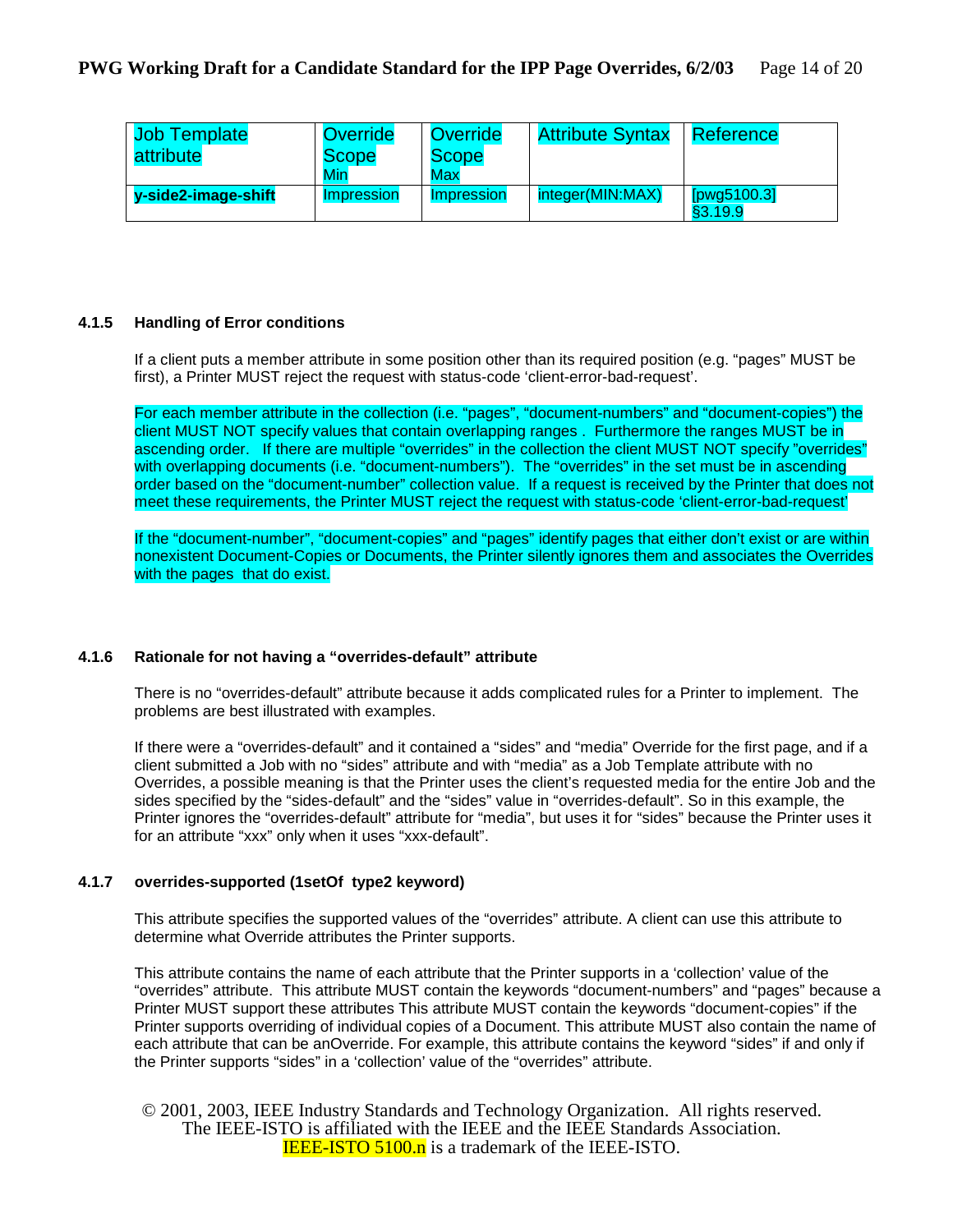There are no corresponding "document-numbers-supported", "document-copies-supported", and "pagessupported" Printer attributes. However, the supported values for all of the other member attributes are indicated by the corresponding "xxx-supported" Printer attributes which are the same values as for the corresponding "xxx" operation or Job/ Template attribute. For example, if "sides" is supported as a member attribute of the "override" collection, then the "sides-supported" Printer attribute indicates the values that are supported both at the job level and as an Override.

### **5 Examples**

This section currently contains examples Overrides. Brackets are used to delimit the beginning and end of each Collection value.

#### **5.1 First Page of Single Document is Letterhead**

In the first example, the Printer produces 1 copy of a single Document. It is printed on letter-paper using Print-Job. The first Page of the Document is letterhead paper.

#### **5.1.1 Request.**

There is one implied Document A.

```
Print-Job 
    job template attributes group 
        media: letter 
         overrides: { 
             pages: 1:1 
             media: letterhead }
    end-of-attributes
```
Document A

#### **5.2 First Page of Several Documents is Blue**

In the second example, the Printer produces 3 copies of each Document. Each is stapled and printed on letterpaper, two-sided using Create-Job. The first Page of each Document is blue-letter paper and one-sided.

#### **5.2.1 Request.**

There are two Documents A and B.

```
© 2001, 2003, IEEE Industry Standards and Technology Organization. All rights reserved. 
Create-Job 
    operations attributes group 
        document-format: application/PostScript 
   job template attributes group 
       multiple-document-handling: separate-documents-collated-copies
       sides: two-sided-long-edge 
        media: letter
```
The IEEE-ISTO is affiliated with the IEEE and the IEEE Standards Association. **IEEE-ISTO 5100.n** is a trademark of the IEEE-ISTO.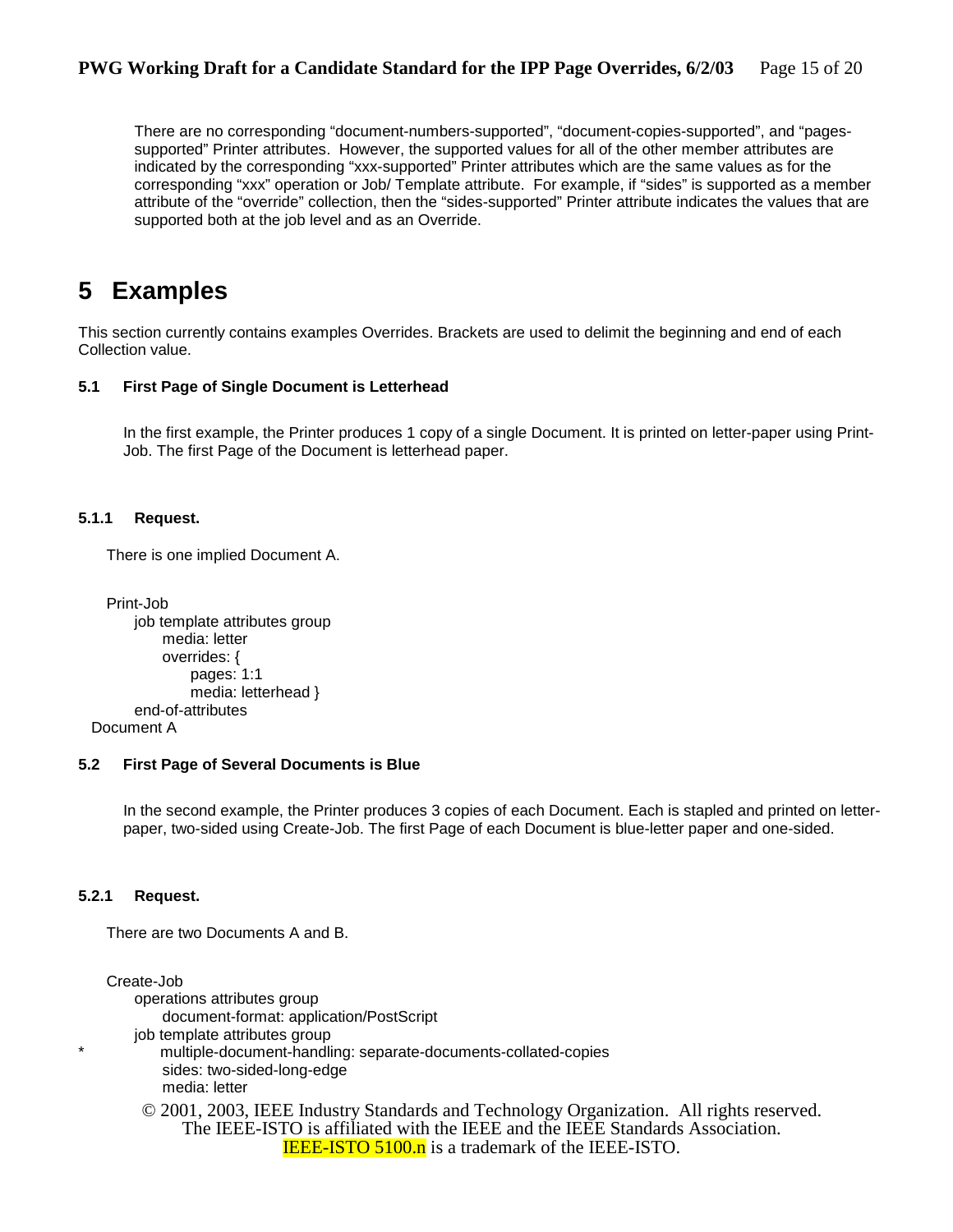copies: 3 finishings: stapling overrides: { pages: 1:1 document-numbers: 1: 2147483647 sides: one-sided media: blue-letter } end-of-attributes Send-Document end-of-attributes Document A Send-Document end-of-attributes Document B

# **6 Conformance Requirements**

This section specifies the Conformance Requirements.

This specification describes overriding attributes on particular pages. If a client or Printer supports this specification, it MUST support these mechanisms.

The following are the conformance rules for Overrides. See section 4.1 for further details on Overrides

- 1. If a Printer or client supports Overrides, it MUST support
	- 1.1. the "overrides" attribute, and
	- 1.2. the "overrides-supported" attribute, and
	- 1.3. the following member attributes of "overrides":
		- 1.3.1. "pages", and
		- 1.3.2. "document-numbers", and
		- 1.3.3. at least one Job Template attribute that can be overridden (e.g. "sides" or "media") as defined in another specification.
	- 1.4. The mechanism for Overrides MUST be supported by all Job-Submission operations and Validate-Job.

A conforming Printer MUST handle unsupported attributes correctly. If a Printer receives a "overrides" attribute that contains one or more unsupported members, it MUST return in the Unsupported Attributes group of the response the "overrides" attribute with the unsupported member attributes. The "ipp-attribute-fidelity" attribute determines whether the Printer

- a) rejects the Job or
- b) accepts the Job and ignores the unsupported member attributes.
	- © 2001, 2003, IEEE Industry Standards and Technology Organization. All rights reserved. The IEEE-ISTO is affiliated with the IEEE and the IEEE Standards Association. **IEEE-ISTO 5100.n** is a trademark of the IEEE-ISTO.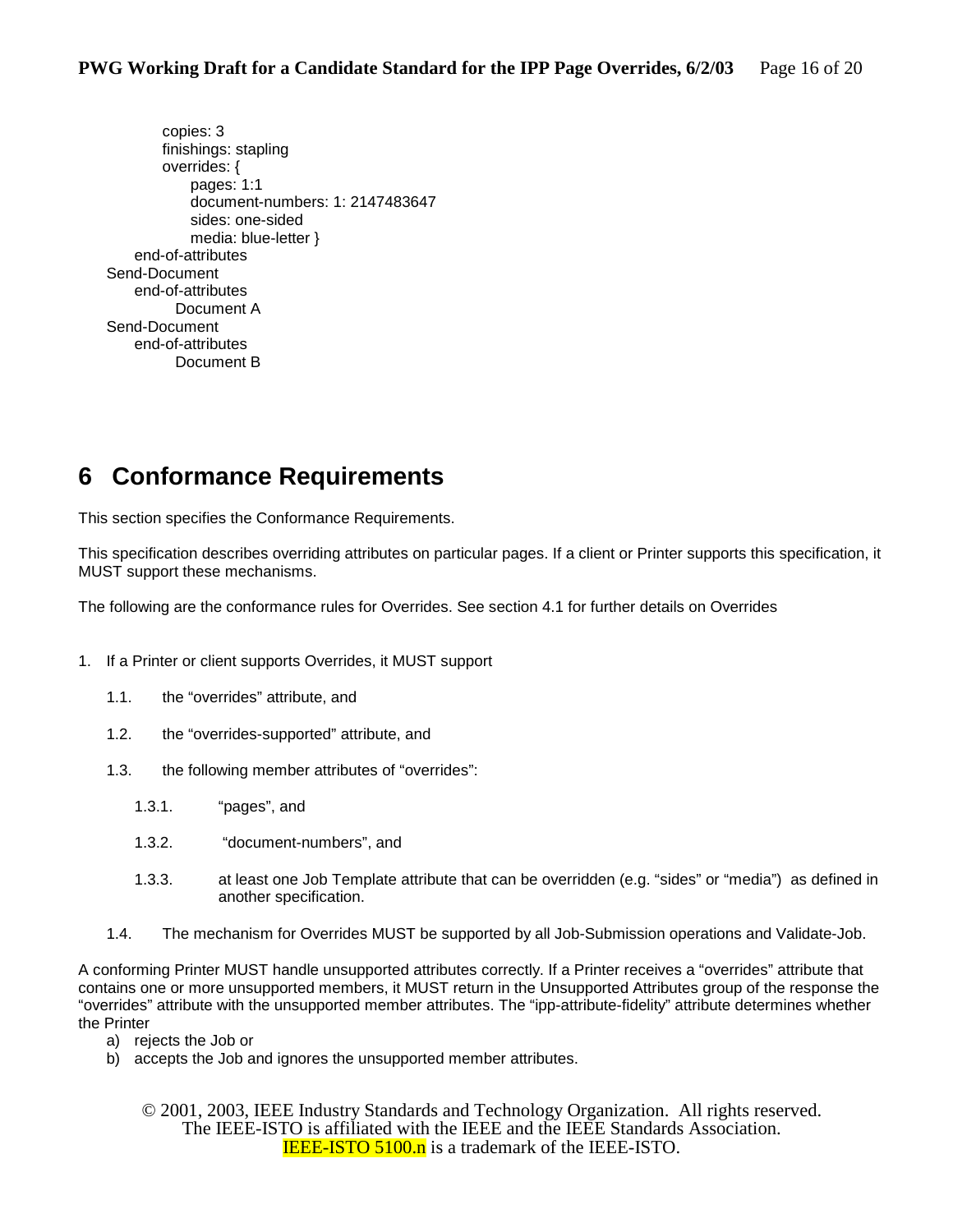A client or a Printer OPTIONALLY supports the "document-copies" attribute as a member attribute of "overrides". If a Printer does not support the "document-copies" member attribute and receives it in "overrides", it treats the "document-copies" attributes as described in the previous paragraph. If the Printer accepts the Job, it behaves as if the Overrides applied to all copies of the specified documents or pages, i.e. the way the Printer would behave if it supported "document-copies" and the client didn't supply it.

# **7 IANA Considerations**

This section contains the exact information for IANA to add to the IPP Registries according to the procedures defined in RFC 2911 [RFC2911] section 6.

#### **7.1 Attribute Registration**

The attributes defined in this document will be published by IANA according to the procedures in RFC 2911 [RFC2911] section 6.2 with the following path:

ftp.isi.edu/iana/assignments/ipp/attributes/

The registry entry will contain the following information:

```
Reference IEEE-ISTO 5100.n: 
ftp://ftp.pwg.org/pub/pwg/standards/pwg5100.n.pdf
```

| Job Template attributes: | Section: |
|--------------------------|----------|
| overrides                | 4.1      |
| pages                    | 4.1.1    |
| document-numbers         | 4.1.2    |
| document-copies          | 4.1.3    |

#### **7.2 Keyword Attribute Value Registrations**

The keyword attribute values defined in this document will be published by IANA according to the procedures in RFC 2911 [RFC2911] section 6.1 with the following path:

ftp.isi.edu/iana/assignments/ipp/attribute-values/

The registry entry will contain the following information:

```
Reference IEEE-ISTO 5100.4: 
ftp://ftp.pwg.org/pub/pwg/standards/pwg5100.4.pdf
```
## **8 Internationalization Considerations**

The IPP extensions defined in this document require the same internationalization considerations as any of the Job Template attributes defined in IPP/1.1 [RFC2911].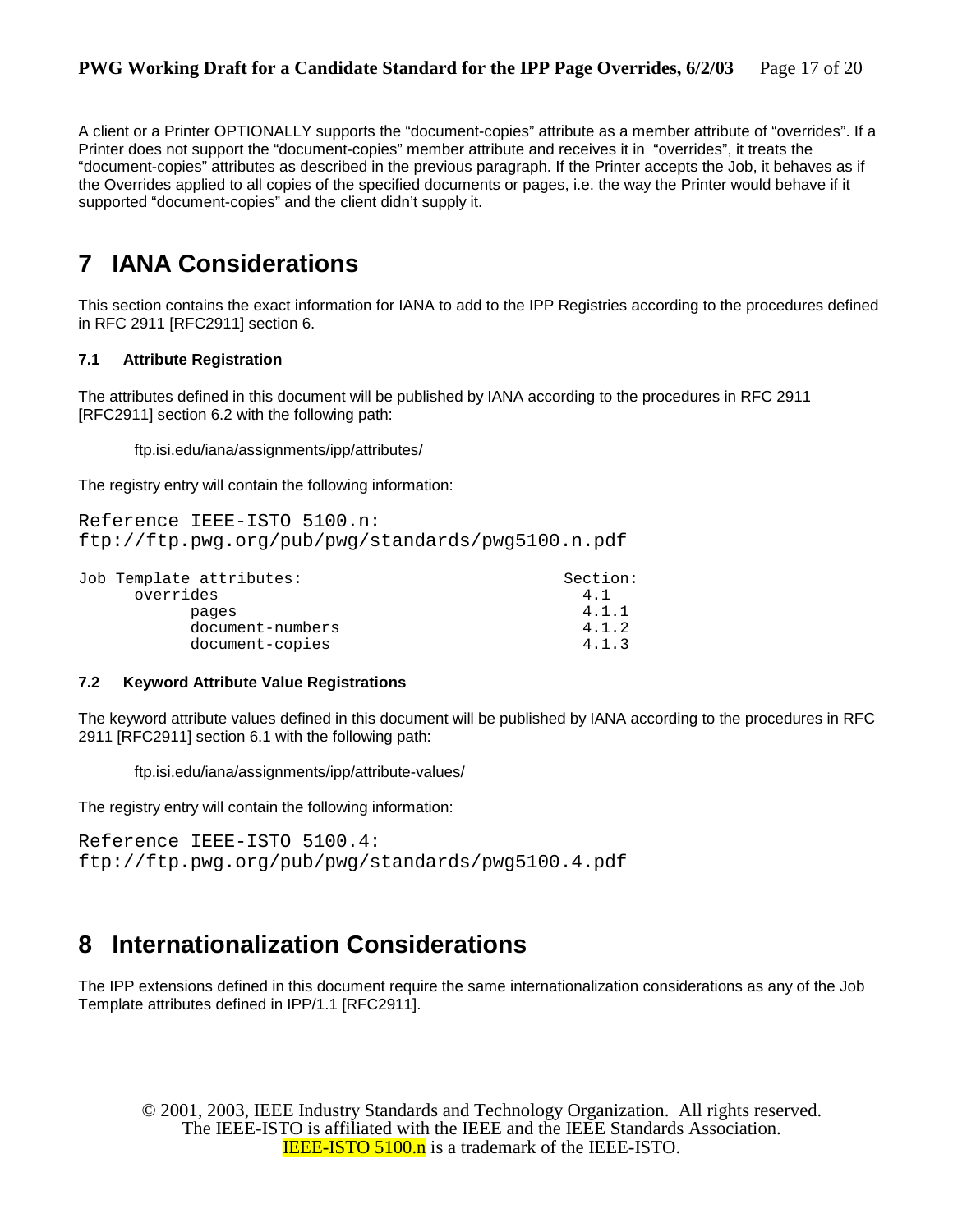### **9 Security Considerations**

The IPP extensions defined in this document require the same security considerations as any of the Job Template attributes defined in IPP/1.1 [RFC2911].

### **10 References**

#### [RFC2026]

Bradner, S., "The Internet Standards Process -- Revision 3", RFC 2026, October 1996.

#### [RFC2565]

 Herriot, R., Butler, S., Moore, P. and R. Turner, "Internet Printing Protocol/1.0: Encoding and Transport", RFC 2565, April 1999.

#### [RFC2566]

 deBry, R., Hastings, T., Herriot, R., Isaacson, S. and P. Powell, "Internet Printing Protocol/1.0: Model and Semantics", RFC 2566, April 1999.

#### [RFC2910]

 Herriot, R., Butler, S., Moore, P., Turner, R. and J. Wenn, "Internet Printing Protocol/1.1: Encoding and Transport", RFC 2910, September 2000.

#### [RFC2911]

 Hastings, T., Herriot, R., deBry, R., Isaacson, S. and P. Powell, "Internet Printing Protocol/1.1: Model and Semantics", RFC 2911, September 2000.

[rfc3380] "Internet Printing Protocol (IPP): Job and Printer Set Operations", September 2002, T. Hastings, R. Herriot, C. Kugler, and H. Lewis, ftp://ftp.rfc-editor.org/in-notes/rfc3380.txt

#### [PWG5100.4]

 Herriot, R., Ocke, K., "Internet Printing Protocol (IPP): Override Attributes for Documents and Pages", IEEE-ISTO 5100.4-2001, February 7, 2001, ftp://ftp.pwg.org/pub/pwg/standards/pwg5100.4.pdf.

#### [DocObj]

 Hastings, T., Zehler, P., " The Printer Working Group (PWG)Standard forThe Internet Printing Protocol (IPP): Document Object ", IEEE-ISTO PWG Working Draft, May 9, 2003, ftp://www.pwg.org/pub/pwg/ipp/new\_DOC/wd-ippdoc10-20030509.pdf.

### **11 Author's Addresses**

Peter Zehler Xerox Corporation MS: 0128-30E 800 Phillips Road Webster, NY 14580-9701

Phone: 585 265-8755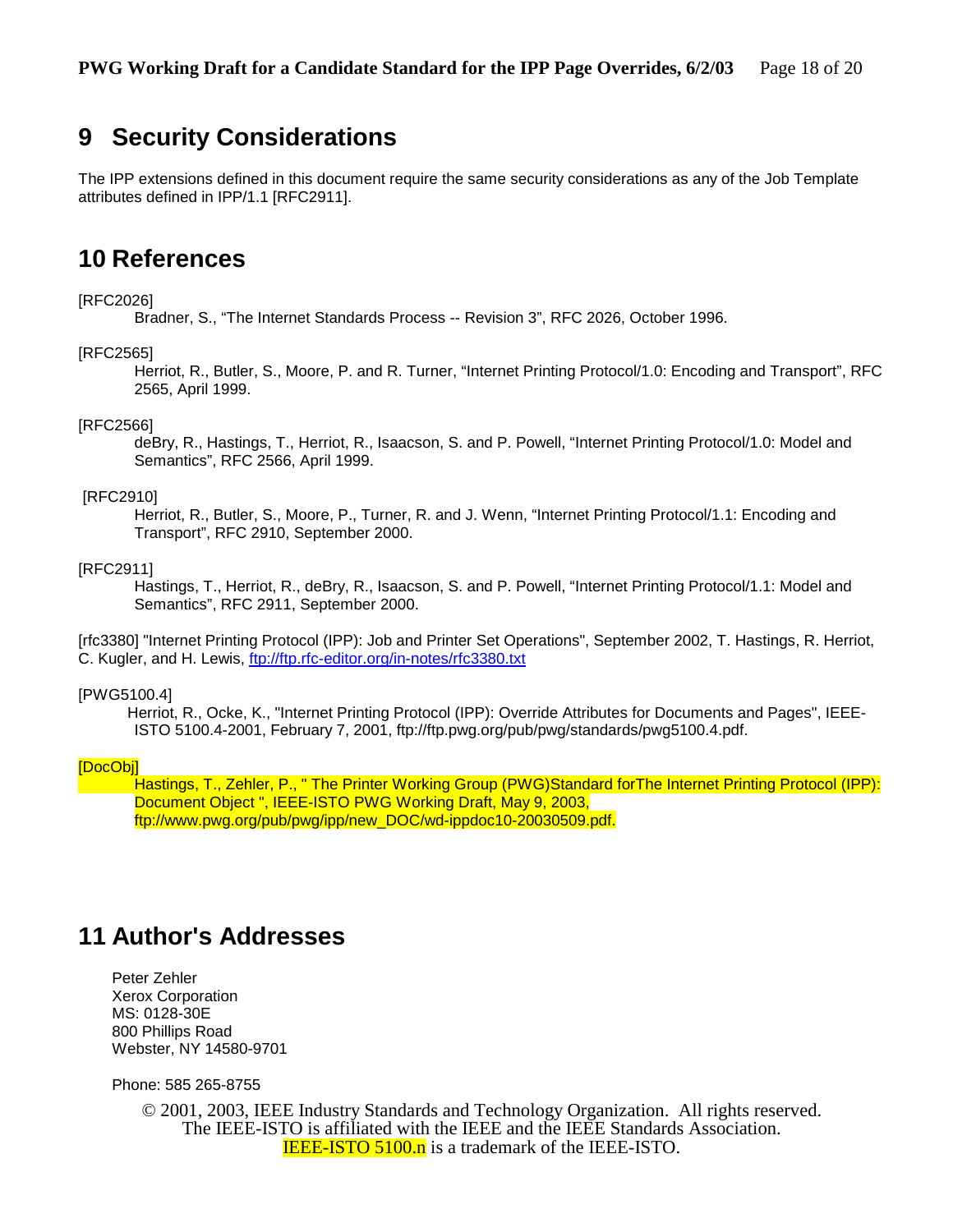Fax: 585 422-7961 e-mail: PZehler@crt.xerox.com

Robert Herriot Xerox Corp. 3400 Hill View Ave, Building 1 Palo Alto, CA 94304

Phone: 650-813-7696 Fax: 650-813-6860 e-mail: robert.herriot@pahv.xerox.com

Kirk Ocke Xerox Corporation 800 Phillips Road Webster, NY 14580

Phone: 716-422-4832 e-mail: Kirk.Ocke@usa.xerox.com

IPP Web Page: http://www.pwg.org/ipp/ IPP Mailing List: ipp@pwg.org

To subscribe to the ipp mailing list, send the following email:

- 1) send it to majordomo@pwg.org
- 2) leave the subject line blank
- 3) put the following two lines in the message body:

subscribe ipp end

Implementers of this specification document are encouraged to join IPP Mailing List in order to participate in any discussions of clarification issues and review of registration proposals for additional attributes and values.

Other Participants: